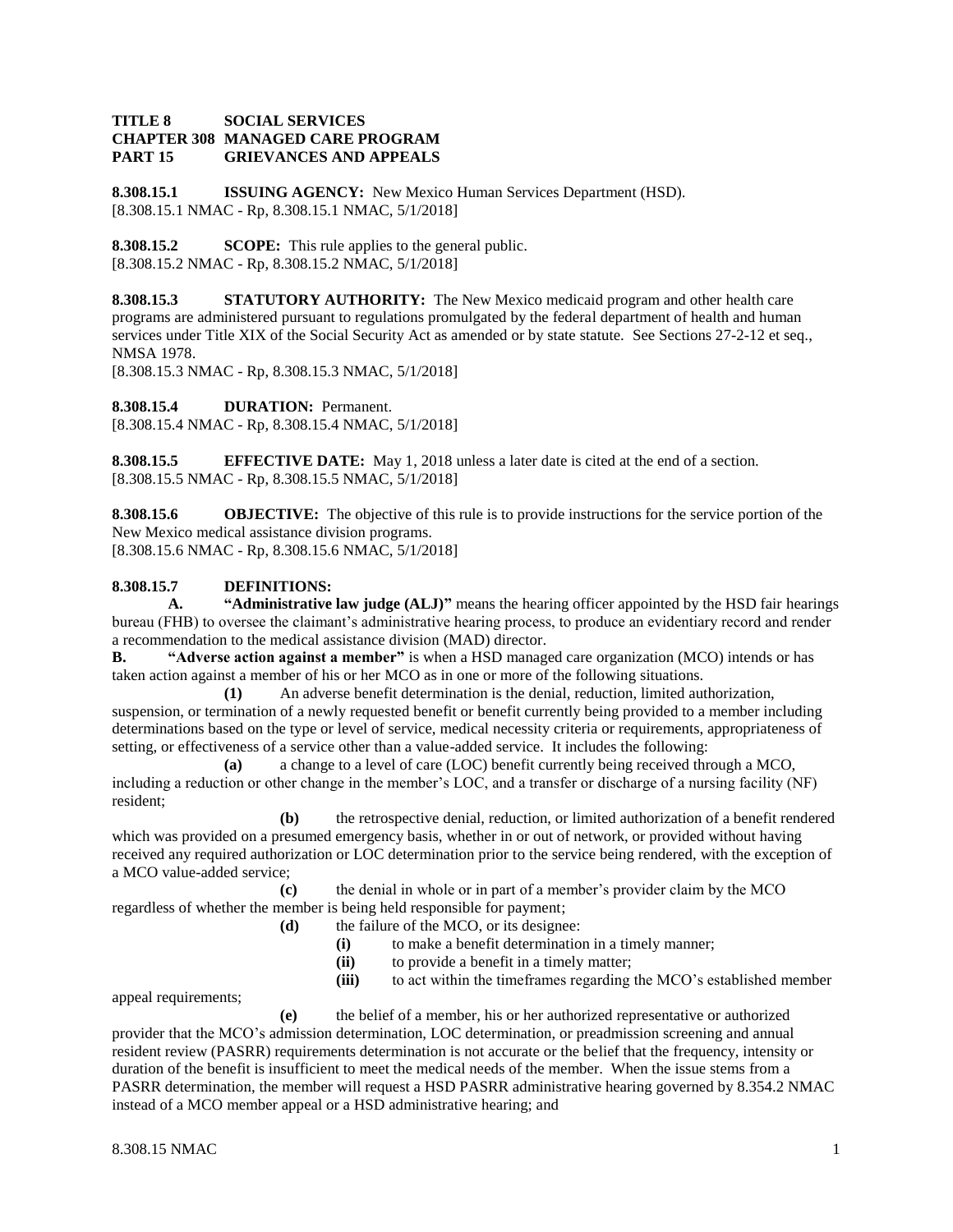**(f)** the denial of a request to dispute a financial liability, including co-payments, premiums or other member financial liabilities.

**(2)** Other actions include:

**(a)** a budget or allocation for which a member, his or her authorized representative, or authorized provider believes the member's home and community-based waiver benefit or the member's budget or allocations were erroneously determined or is insufficient to meet the member's needs; and

**(b)** a denial, limitation, or non-payment of emergency or non-emergency transportation, or meals and lodging.

**C. "Adverse action against a provider"** means when a MCO intends or has taken adverse action against a provider based on the MCO denial of the provider's payment, including a denial of a claim for lack of medical necessity or as not a covered benefit.

**D. "Authorized provider"** means the member's provider who has been authorized in writing by the member or his or her authorized representative to request a MCO expedited member appeal or a MCO standard member appeal on behalf of the member. An authorized provider does not have the full range of authority to make medical decisions on behalf of the member.

**E. "Authorized representative"** means the individual designated by the member or legal guardian to represent and act on the member's behalf.

**(1)** The member or authorized representative must provide documentation authorizing the named individual or individuals to access the identified case information for a specified purpose and time-frame. An authorized representative may be an attorney representing a person or household, a person acting under the authority of a valid power of attorney, a guardian, or any other individual or individuals designated in writing by the member.

**(2)** If a member, due to his or her medical incapacity, is unable to appoint an authorized representative and the authorized representative is unable to be reached and immediate medical care is needed, the member's treating provider may act as the member's authorized representative until such time as the member's authorized representative is available or until such time as the member is able to appoint an authorized representative. In this case, the authorized provider is allowed to file a MCO expedited or standard member appeal. The member's medical record must demonstrate that the member was incapacitated and the member's medical condition required immediate action prior to the authorized representative being located.

**F. "HSD expedited administrative hearing"** means an expedited informal evidentiary hearing conducted by the HSD fair hearings bureau (FHB) in which evidence may be presented as it relates to an adverse action taken or intended to be taken, by the MCO. A member or his or her authorized representative may request a HSD expedited administrative hearing only after exhausting his or her MCO expedited or standard member appeal process and unless the request for a HSD expedited administrative hearing is because the MCO has denied the member's request for a member appeal to be expedited. See 8.352.2 NMAC for a detailed description of the HSD expedited administrative hearing process and Subsection B of 8.308.15.13 NMAC.

**G. "HSD PASRR administrative hearing"** means a HSD administrative hearing process which is an informal evidentiary hearing conducted by FHB in which evidence may be presented as it relates to an adverse action taken or intended to be taken by a MCO of a member's disputed PASRR determination, or a member's disputed transfer or discharge from a NF. See 8.354.2 NMAC for a detailed description of the HSD PASRR administrative hearing process.

**H. "HSD standard administrative hearing"** means an informal evidentiary hearing conducted by FHB in which evidence may be presented as it relates to an adverse action taken or intended to be taken, by the MCO. A member or his or her authorized representative may request a HSD standard administrative hearing only after exhausting his or her MCO expedited or standard member appeal process. See 8.352.2 NMAC for a detailed description of the HSD standard administrative hearing process.

**I. "MAD"** means the medical assistance division, which administers medicaid and other medical assistance programs under HSD.

**J. "MAP"** means the medical assistance programs administered under MAD.

**K. "MCO"** means the member's HSD contracted managed care organization.

**L. "MCO expedited member appeal"** means the process open to a member or his or her authorized representative or authorized provider when the member's MCO has taken or intends to take an adverse action against the member's benefit.

**(1)** A request for an expedited appeal is appropriate when the MCO, the member, his or her authorized representative, or the authorized provider believes that allowing the time for a standard member appeal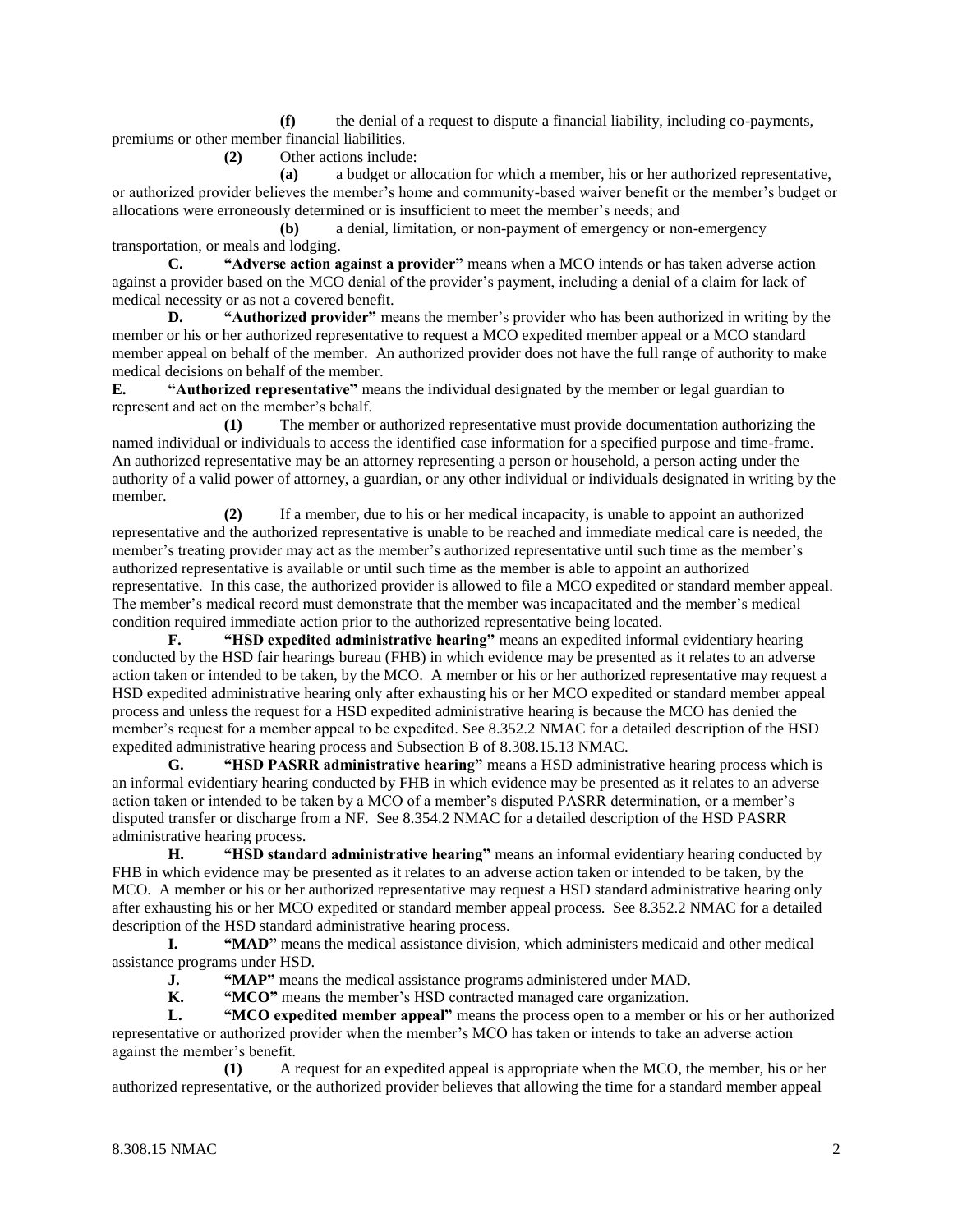resolution could seriously jeopardize the member's life, health, or his or her ability to attain, maintain, or regain maximum function.

**(2)** The process open to an authorized provider who has requested an authorization or other approval for the disputed benefit, including a LOC for a member which the MCO has denied in whole or in part or after the MCO has reconsidered any additional documentation or information from the authorized provider during the approval process.

**M. "MCO standard member appeal"** means:

**(1)** the process open to a member or his or her authorized representative when the member's MCO has taken or intends to take an adverse action against the member's benefit; or

**(2)** the process open to an authorized provider who has requested an authorization or other approval for the disputed benefit, including a LOC for a member which the MCO has denied in whole or in part or after the MCO has reconsidered any additional documentation or information from the authorized provider during the approval process.

**(3)** A MCO cannot change a member's, or his authorized representative's or authorized provider's request for a MCO expedited or standard member appeal to a MCO member grievance without the written consent of the appeal requestor.

**N. "MCO member grievance"** means an expression of dissatisfaction by a member or his or her authorized representative about any matter or aspect of the MCO or its operation that is not included in the definition of an adverse action. A MCO member grievance final decision does not provide a member the right to request a HSD expedited or standard administrative hearing, unless the reason for the request is based on the assertion by the member or his or her authorized representative that the MCO failed to act within the MCO member grievance time frames.

**O. "MCO provider appeal"** means the process open to a provider requesting a review by the MCO of his or her payment, including denial of a claim for lack of medical necessity or as not a covered benefit.

**P. "MCO expedited or standard member appeal final decision"** means the MCO's final decision regarding a member's or his or her authorized representative's or authorized provider's request for a MCO expedited or standard member appeal of the MCO's adverse action it intends to take or has taken against its member.

**Q**. **"MCO provider grievance"** means an expression of dissatisfaction by a provider about any matter or aspect of the MCO or its operation that is not included in the definition of an adverse action. The MCO provider grievance final decision does not allow a provider to request a HSD provider administrative hearing.

**R. "Member"** means an eligible recipient enrolled in a MCO.

**S. "Notice of action"** means the notice of an adverse action intended or taken by the member's MCO.

**T. "Provider"** means a practitioner or entity which has delivered or intends to provide a service or item whether the provider is contracted or not contracted with the member's MCO at the time services or items are to be provided.

**U. "Valued added services"** means services offered by a MCO that are not part of the MCO's required benefit package. Disputes concerning value-added services are not eligible for a MCO appeal or a HSD administrative hearing.

[8.308.15.7 NMAC - Rp, 8.308.15.7 NMAC, 5/1/2018]

**8.308.15.8** [**RESERVED**]

[8.308.15.8 NMAC - Rp, 8.308.15.8 NMAC, 5/1/2018]

## **8.308.15.9 MCO PROVIDER GRIEVANCE:**

**A.** Upon a provider contracting with the MCO, the MCO shall provide at no cost a written description of its provider grievance policies and procedures to the provider. The MCO will notify each of its providers in writing of any changes to these policies and procedures. The description shall include:

**(1)** information on how the provider can file a MCO provider grievance and the MCO's resolution process;

**(2)** time frames for each step of the grievance process through its final resolution; and

**(3)** a description of how the provider's grievance is resolved.

**B.** A provider or its authorized representative shall have the right to file a grievance with its MCO to express dissatisfaction about any matter or aspect of the MCO's operation. The provider or representative may file the grievance either orally or in writing in accordance with its MCO's policies and procedures.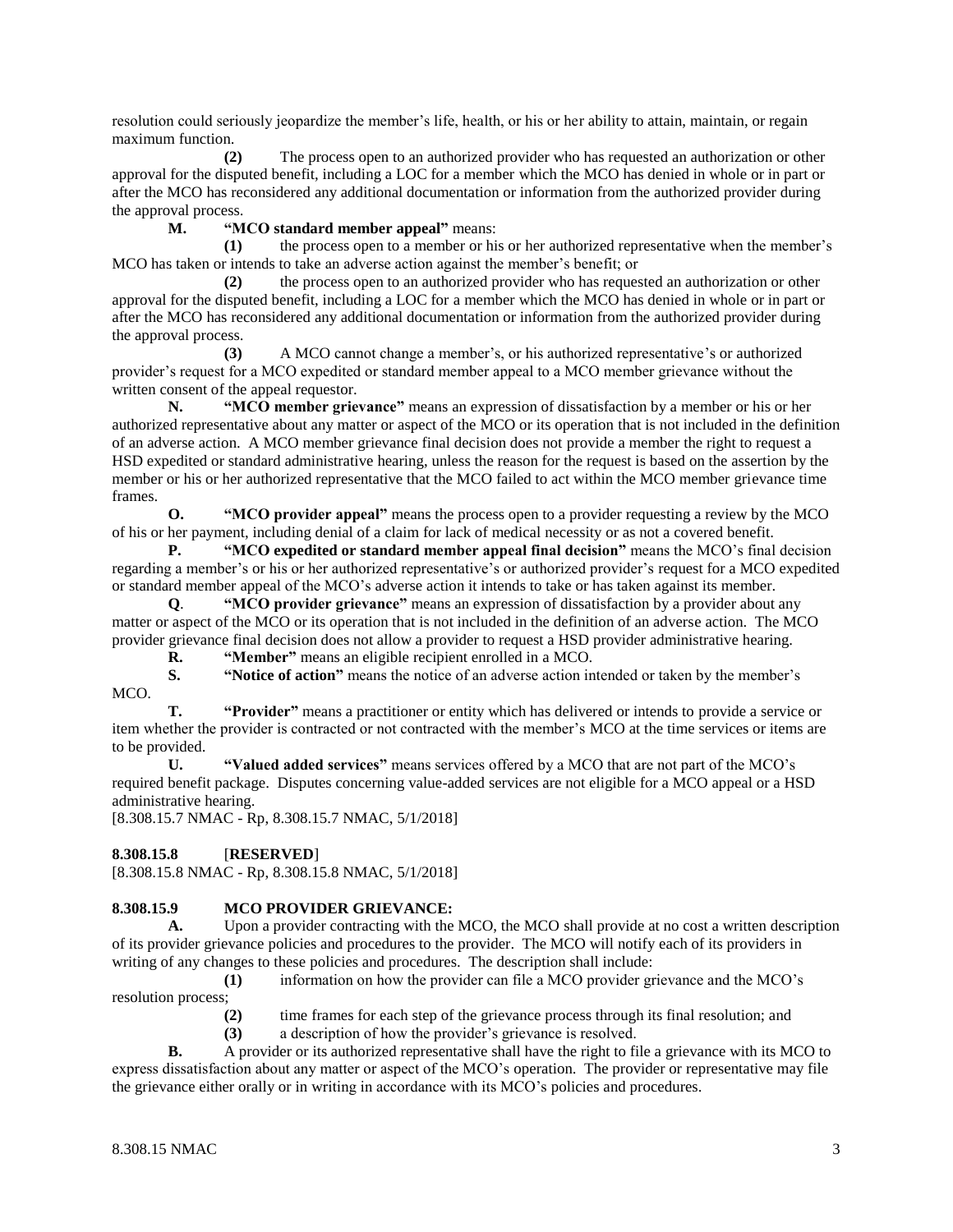**C.** The MCO shall designate a specific employee as its provider grievance manager with the authority

to:

- **(1)** administer the policies, procedures and processes for resolution of a grievance; and
- **(2)** review patterns and trends in grievances and initiate corrective action as necessary; and
- **(3)** shall ensure that punitive or retaliatory action is not taken against any provider that files a

grievance.

[8.308.15.9 NMAC - Rp, 8.308.15.9 NMAC, 5/1/2018]

#### **8.308.15.10 MCO PROVIDER APPEALS:**

**A.** Upon a provider contracting with the MCO, the MCO shall provide at no cost a written description of its provider appeal policies and procedures and instructions on how to act as a member's authorized provider to the provider. The MCO will update in writing each of its providers with any changes to these policies and procedures. The MCO will additionally provide to a non-contracted provider who is seeking to or has rendered services or items to the MCO's member, policies and procedures informing the provider of his or her rights and responsibilities to be designated by a member or the member's authorized representative to act as his or her authorized provider, and how to request a MCO expedited or standard member appeal as the authorized provider.

**(1)** The description shall include:

resolution process;

**(a)** information on how the provider can file a MCO provider appeal and the

**(b)** time frames for each step of the MCO provider appeal process through its final **(c)** a description of how the provider's MCO appeal is resolved.

authority to:

resolution; and

- **(a)** administer the policies, procedures and processes for a resolution of an appeal;
- **(b)** review patterns and trends in appeals and initiate corrective action; and

**(2)** The MCO shall designate a specific employee as its provider appeal manager with the

**(c)** ensure that punitive or retaliatory action is not taken against any provider that

files a MCO provider appeal.

- **B.** Standing to request a MCO provider appeal: A provider or its authorized representative may request a MCO provider appeal for an intended or taken adverse action against a provider based on the MCO denial of the provider's payment, including a denial of a claim for lack of medical necessity or as not a covered benefit.
	- **C.** Provider rights and limitations:
- **(1)** A provider or representative may request a MCO provider appeal either orally or in writing in accordance with the MCO's policies and procedures.

**(2)** A provider or his or her authorized representative may have its legal counsel or a spokesperson be a party to the MCO provider appeal process.

**(3)** If the MCO upholds its adverse action in the MCO's provider appeal final decision, the appeal process will be considered exhausted. The provider is not eligible to request a HSD provider administrative hearing. The loss of the appeal does not make the member liable for any payment to the provider. [8.308.15.10 NMAC - Rp, 8.308.15.10 NMAC, 5/1/2018]

#### **8.308.15.11 GENERAL INFORMATION ON MCO MEMBER GRIEVANCES AND APPEALS PROCESSES:**

**A.** Upon a member's enrollment:

**(1)** the MCO shall provide to the member and his or her authorized representative at no cost a written description of its member grievance and member expedited and standard appeal system and member expedited appeal system procedures and processes;

**(2)** the MCO will promptly provide in writing to each member, his or her authorized representative any changes to these procedures and processes. The description shall include:

**(a)** information on how the member or his or her authorized representative or authorized provider can request a MCO expedited or standard appeal, or how the member or his or her authorized representative can file a MCO member grievance; and the resolution processes for each;

**(b)** time frames for each step of the MCO member grievance and the MCO expedited and standard member appeal processes through to their final resolution;

**(c)** a description of how a MCO member's grievance or MCO expedited or standard member appeal is resolved;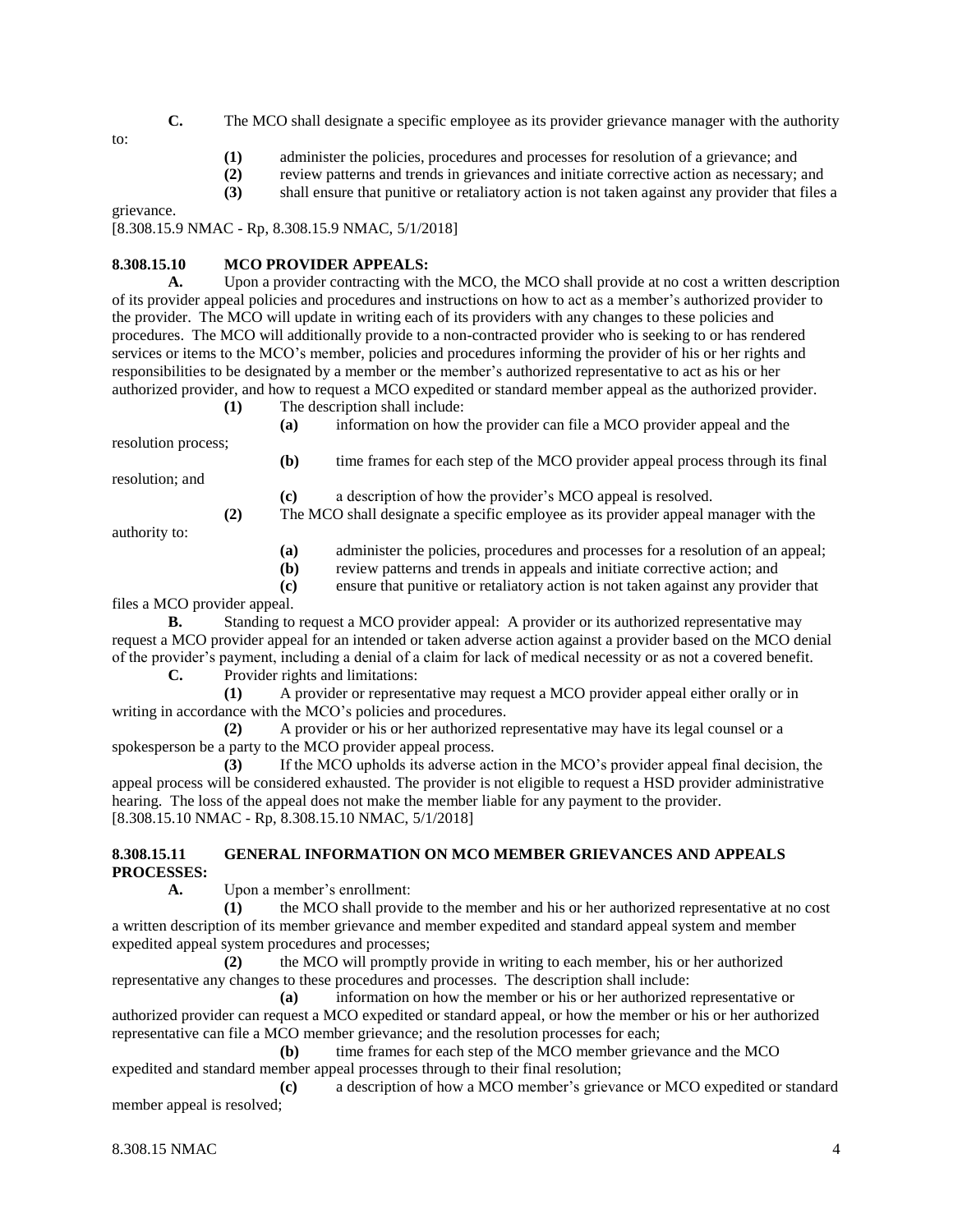**(d)** information that the MCO may have only one level of appeal for the member;

**(e)** in the case of a MCO that fails to adhere to the time frames for each step of its procedures and process, the member or his or her authorized representative is deemed to have exhausted the MCO's expedited or standard member appeal process and the member or his authorized representative may request a HSD expedited or standard administrative hearing.

**(f)** The MCO shall designate a specific employee as its member grievance and appeal manager with the authority to:

**(i)** administer the policies and procedures for resolution of a MCO member grievance and a MCO expedited or standard member appeal;

**(ii)** review patterns and trends in MCO member grievances, and MCO expedited or standard member appeals; and

**(iii)** ensure that punitive or retaliatory action is not taken against any member or his or her authorized representative that files a MCO member grievance or any member, his or her authorized representative or the authorized provider who requests a MCO expedited or standard member appeal.

**(g)** Prior to the MCO taking an adverse action, in order to avoid incomplete information during the MCO expedited or standard member appeal process or the HSD expedited or standard administrative hearing process, the MCO must contact the requesting provider for more information or justification regarding the request if lack of information or justification is likely to lead to the adverse action.

**B.** MCO member grievance and MCO expedited and standard member appeal rights and responsibilities:

**(1)** Standing to file a MCO member grievance:

**(a)** The member or his or her authorized representative may file a MCO member grievance concerning dissatisfaction with the MCO's operation.

**(b)** The member or his or her authorized representative may choose a relative, friend or other spokesperson to advocate or assist him or her through the MCO member grievance process; however, the spokesperson is limited to a supporting role and cannot act on behalf of the member or his or her authorized representative. The member or his or her authorized representative must provide the MCO a signed release-ofinformation in order for the designated spokesperson to have access to information to aid the spokesperson to assist or advocate for the member or his or her authorized representative during the MCO's member grievance process. A member or his or her authorized representative may elect not to sign such a release, but utilize the spokesperson during the MCO member grievance process.

**(2)** The member or his or her authorized representative may have legal counsel assist him or her during the MCO member grievance process.

**(3)** Grievance: A member or his or her authorized representative shall have the right to file a grievance with his or her MCO to express dissatisfaction about any matter or aspect of his or her MCO's operation other than an adverse benefit determination without time limitations. A MCO member grievance final decision cannot be appealed through the MCO member appeal process or the HSD administrative hearing process. If the member or his or her authorized representative or the authorized provider wishes to appeal an intended or taken adverse action against the member, the member, his or her authorized or the authorized provider must comply with all requirements to request a MCO expedited or standard member appeal including applicable time frames in which to request a MCO expedited or standard member appeal. A member may file both a MCO member grievance and a MCO expedited or standard member appeal, but the MCO appeal must meet all applicable filing time requirements which are not changed by the filing of a grievance.

**(a)** The member or his or her authorized representative may file a MCO member grievance either orally or in writing in accordance with the MCO's procedures and processes.

**(b)** The member or his or her authorized representative may file a MCO member grievance at any time when he or she wishes to register his or her dissatisfaction.

**(c)** The MCO will provide the member or his or her authorized representative with its resolution to the member's grievance within the time frame specified in the MCO's medicaid managed care services agreement.

**(4) MCO expedited or standard member appeal:** A member or his or her authorized representative or the authorized provider has the right to request a MCO standard member appeal orally and in writing in accordance with his or her MCO procedures within 60 calendar days of the date of notice of an intended or taken adverse action. If the request is orally, it must be followed up in writing within 13 calendar days of the oral request. A member, his or her authorized representative or authorized provider has the right to request a MCO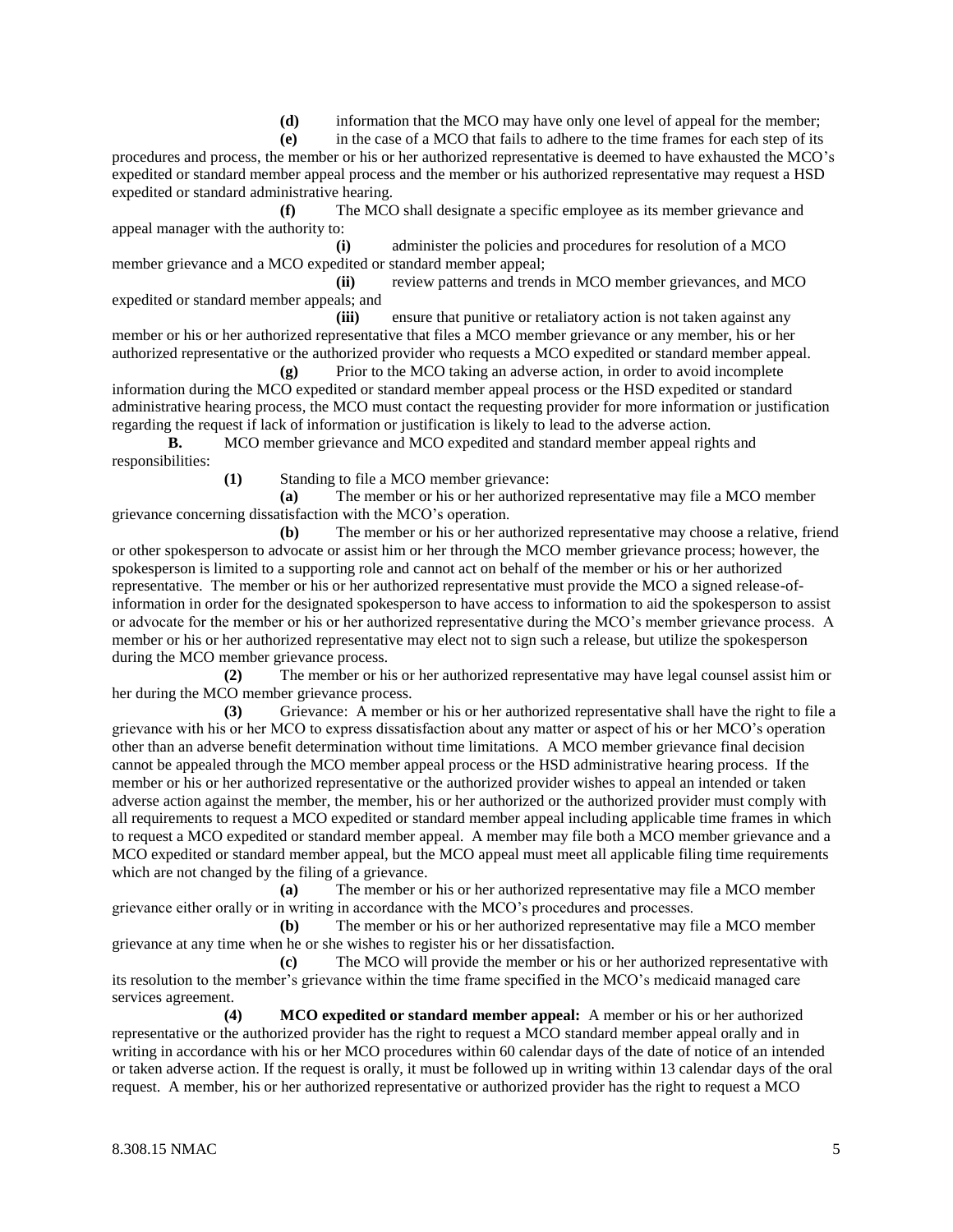expedited member appeal orally or in writing in accordance with the member's MCO procedures within 60 calendar days of the date of the notice of an intended or taken adverse action.

**(a)** The member or his or her authorized representative or the authorized provider may have legal counsel to assist him or her during the MCO expedited or standard member appeal process.

**(b)** Standing to request a MCO expedited or standard member appeal:

**(i)** The member or his or her authorized representative may request a MCO expedited or standard member appeal concerning his or her disputed benefit.

**(ii)** The member, his or her authorized representative or authorized provider may choose a relative, friend or other spokesperson to advocate or assist him or her through the MCO expedited or standard member appeal process; however, the spokesperson is limited to a supporting role and cannot act on behalf of the member or his or her authorized representative. The member or his or her authorized representative must provide the MCO a signed release-of-information in order for a designated spokesperson to have access to information to aid the spokesperson to assist and advocate for the member or his or her authorized representative during the MCO expedited or standard member appeal process.

**(c)** If a member or his or her authorized representative or authorized provider elects to request a continuation of the disputed current benefit, the member, his or her authorized representative or authorized provider must request a MCO expedited or standard member appeal and also request a continuation of the disputed benefit within 10 calendar days of the mailing of the MCO's notice of action or before the expected effective date of the MCO's proposed adverse action benefit determination, whichever is later. When the mailing date is disputed or there is a discrepancy between the mailing date and the postmarked date, the postmarked date will prevail. The member or his or her authorized representative or authorized provider does not have the right to request a HSD expedited or standard administrative hearing related to a value-added services offered by the MCO. If the member or his or her authorized representative or authorized provider chooses to request a MCO expedited or standard member appeal, the following apply.

**(i)** The member, his or her authorized representative or authorized provider cannot request separate appeals. Only one appeal can be filed.

**(ii)** If the MCO upholds its adverse action, regardless of who requested the MCO expedited or standard member appeal, the MCO expedited or standard member appeal process is considered exhausted and the member or his or her authorized representative may request a HSD expedited or standard administrative hearing concerning his or her disputed benefit. Once the member or his or her authorized representative requests a HSD expedited or standard administrative hearing, he or she is referred to as the claimant. The authorized provider is not eligible to request a HSD expedited or standard administrative hearing on the disputed benefit, unless the provider has been designated as the member's authorized representative. See 8.352.2 NMAC for a detailed description of the HSD expedited and standard administrative hearing processes. [8.308.15.11 NMAC - Rp, 8.308.15.11 NMAC, 5/1/2018]

## **8.308.15.12 MCO MEMBER GRIEVANCE PROCESS:**

**A.** The MCO shall provide to its member or his or her authorized representative reasonable assistance in completing grievance forms and completing procedural steps, including but not limited to:

- **(1)** providing interpreter services; and
- **(2)** providing toll-free numbers that have adequate TTY/TTD and interpreter capability.

**B.** The MCO shall ensure that the individuals who make decisions related to grievances are not involved in any previous level of review or decision-making as to the matter that is grieved.

**C.** The MCO shall provide the member or his or her authorized representative with written notice:

**(1)** when a MCO member grievance request has been received;

**(2)** of the expected date of resolution which cannot be greater than 30 calendar days from the date of receipt of the grievance; and

**(3)** of the final resolution of the grievance.

**D.** The MCO shall ensure that punitive or retaliatory action is not taken against any member or authorized representative that files a grievance, or the member's provider that supports the member's grievance. [8.308.15.12 NMAC - Rp, 8.308.15.12 NMAC, 5/1/2018]

**8.308.15.13 MCO EXPEDITED MEMBER APPEAL PROCESS:** The MCO shall establish and maintain an expedited review process for a MCO expedited member appeal when the MCO, the member or his or her authorized representative or authorized provider believes that allowing the time for a standard member appeal resolution could seriously jeopardize the member's life, health, or his or her ability to attain, maintain, or regain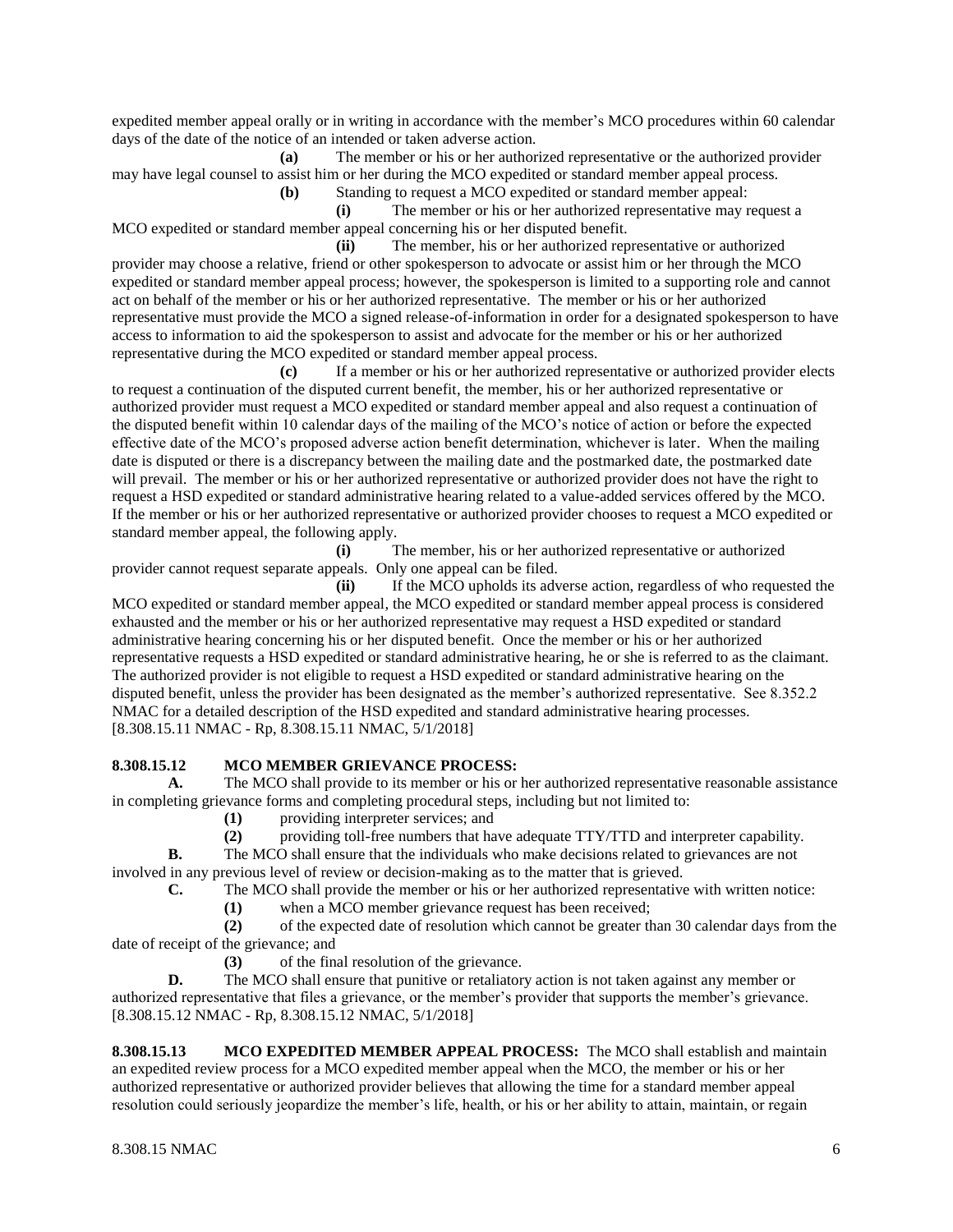maximum function. Once a member or his or her authorized representative or authorized provider requests a MCO expedited member appeal and the member or his or her authorized representative or authorized provider requests a continuation of the member's disputed current benefit, the MCO will grant a continuation of the disputed current benefit until the MCO expedited member appeal final decision is rendered by the MCO. However, if the date of the MCO expedited member appeal final decision letter is prior to the notice of action's adverse action effective date, the MCO must continue the disputed current benefit up to the adverse action's effective date. The MCO shall ensure that health care professionals with appropriate clinical expertise in addressing the physical health, behavioral health, or long-term services and supports needs of the member are utilized during the MCO expedited member appeal process when the MCO notice of action for the disputed benefit is based on a lack of medical necessity.

**A.** A member or his or her authorized representative or authorized provider in accordance with the member's MCO procedures has the right to request within 60 calendar days after the mailing of the MCO's notice of action a MCO expedited member appeal orally or in writing. When the mailing date of the notice of action is disputed or there is a discrepancy between the mailing date and the postmarked date, the postmarked date will prevail.

**(1)** If a member, his or her authorized representative or authorized provider elects to request a continuation of the member's disputed current benefit, the member or his or her authorized representative or authorized provider must request a MCO expedited member appeal and request a continuation of the member's disputed current benefit within 10 calendar days of the mailing of the MCO's notice of action. When the mailing date of the notice of action is disputed or there is a discrepancy between the mailing date and the postmarked date, the postmarked date will prevail. The continuation of the disputed current benefits is not dependent on the approval to proceed to the MCO expedited appeal process. See 8.308.15.15 NMAC for a detailed description of the continuation of the disputed benefit process.

**(2)** If the member or authorized representative or authorized provider requests a MCO expedited member appeal, the following applies.

**(a)** If the member or his or her authorized representative designate in writing the member's provider to act as the member's authorized provider, the authorized provider may request a MCO expedited member appeal when the authorized provider believes that the MCO has made an incorrect decision concerning the member's disputed benefit.

**(b)** If the MCO upholds its adverse action, regardless of who requested the MCO expedited member appeal process, the MCO expedited member appeal process is considered exhausted and the member or his or her authorized representative may request a HSD expedited or standard administrative hearing concerning the member's disputed benefit.

**(c)** Once the member or his or her authorized representative request a HSD expedited or standard administrative hearing, he or she is referred to as the claimant.

**(4)** The member or his or her authorized representative or the authorized provider may have legal counsel or a spokesperson assist him or her during the MCO expedited member appeal process.

**(5)** The member or his or her authorized representative or the authorized provider does not have the right to request a MCO expedited or standard member appeal or a HSD expedited or standard administrative hearing related to a value-added service offered by the MCO.

**(6)** The authorized provider is not eligible to request a HSD expedited or standard administrative hearing on the disputed benefit, unless the provider has been designated as the member's authorized representative. See 8.352.2 NMAC for a detailed description of the HSD expedited and standard administrative hearing processes.

**B.** The request for a MCO expedited member appeal may be made orally or in writing to the member's MCO within the required time frame. The reasons why a MCO expedited member appeal is necessary must be detailed in the oral or written request. A member's provider (regardless if the provider is not the authorized provider) may assist the member or his or her authorized representative in stating the reasons and providing supporting documentation that a MCO expedited member appeal is medically necessary. There can only be one MCO member appeal request concerning the disputed benefit at one time. If the MCO denies the request for a MCO expedited member appeal, the member or his or her authorized representative may then request a HSD expedited or standard administrative hearing regarding the issue of the denial of a MCO expedited member appeal. See 8.352.2 NMAC for a detailed description of the HSD expedited and standard administrative hearing processes.

**C.** The MCO shall designate a specific employee as its MCO expedited member appeal manager with the authority to:

**(1)** administer the policies and procedures for resolution of a MCO expedited member

appeal;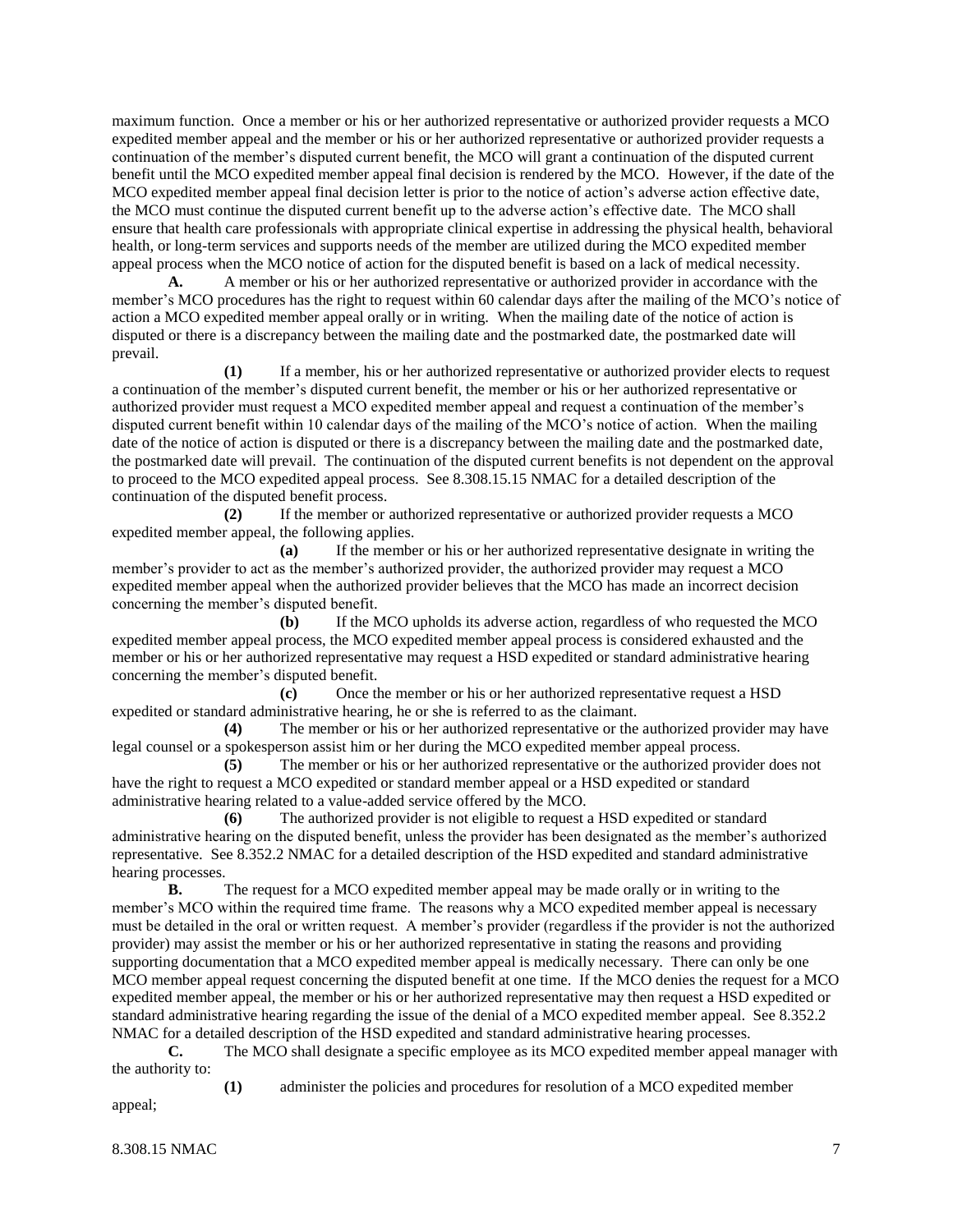**(2)** review patterns and trends in member expedited appeals and initiate corrective action;

and

**(3)** ensure there is no punitive or retaliatory action taken against any member, his or her authorized representative or authorized provider that files an expedited MCO member appeal, or a provider that supports the member's appeal.

**D.** The MCO shall provide reasonable assistance to the member or his or her authorized representative or the authorized provider requesting a MCO expedited member appeal in completing forms and completing procedural steps, including but not limited to:

**(1)** providing interpreter services;

**(2)** providing toll-free numbers that have adequate TTY/TTD and interpreter capability; and

**(3)** assisting the member, his or her authorized representative or the authorized provider in understanding the MCO rationale regarding the disputed benefit which was wholly denied, partially denied or that was limited in order to ensure that the issue under expedited appeal is sufficiently defined throughout the MCO expedited member appeal.

**E.** The MCO shall provide in writing to the member, his or her authorized representative, and the member's provider (regardless if the provider is not the authorized provider) with the following information once a request is made for a MCO expedited member appeal:

**(1)** the date the MCO expedited member appeal request was received by the MCO, and the MCO's understanding of what the member or his or her authorized representative or the authorized provider is appealing concerning the member's disputed benefit;

**(2)** the expected date of the MCO member appeal decision:

**(a)** that is not to exceed 72 hours from the date of the receipt of the request for a MCO expedited member appeal; and

**(b)** that alerts the member or his or her authorized representative or the authorized provider of the possibility of an appeal extension of up to an additional 14 calendar days when:

**(i)** the member or his or her authorized representative or authorized

provider requests the extension; or

**(ii)** the MCO determines it requires additional information and provides a written justification to the member or his or her authorized representative or authorized provider, and also places in the member's MCO expedited member appeal file how the extension is in the best interest of the member.

**F. Time frames:**

**(1)** The MCO must act as expeditiously as the member's condition requires, but no later than 72 hours after receipt of a request for a MCO expedited member appeal, and provide the member and his or her authorized representative and the authorized provider its MCO expedited member appeal final decision. The MCO must also make reasonable efforts to provide oral notice of the decision.

**(2)** If the member or his or her authorized representative or the authorized provider requests an extension of the decision date, the MCO shall extend the 72-hour time period up to 14 calendar days to allow the member or his or her authorized representative or the authorized provider to submit additional documentation to the MCO supporting the need for the MCO expedited member appeal.

**(3)** The MCO may itself extend the 72-hour time period when it determines there is a need to collect and review additional information prior to rendering its MCO expedited member appeal final decision. The MCO must provide justification in writing to the member or his or her authorized representative or the authorized provider and also place in the member's expedited member appeal file how the extension of time is in the member's best interest.

**(4)** A member or his or her authorized representative may file a MCO member grievance against the MCO's decision to extend the 72-hour time frame and up to an additional 14 calendar days.

**G.** MCO-initiated expedited MCO member appeal: When the MCO determines that allowing the time for a standard MCO member appeal process could seriously jeopardize the member's life, health, or his or her ability to attain, maintain, or regain maximum function, the MCO shall:

**(1)** automatically file a MCO-initiated expedited member appeal on behalf of the member and continue the disputed current benefit without cost to the member if the MCO-initiated expedited member appeal final decision upholds the MCO adverse action;

**(2)** make reasonable efforts to provide the member, his or her authorized representative and the member's provider (regardless if the provider is not the authorized provider) prompt oral notice of the automatic appeal, following up as expeditious as possible, but within 72 hours of the MCO expedited member appeal final decision; and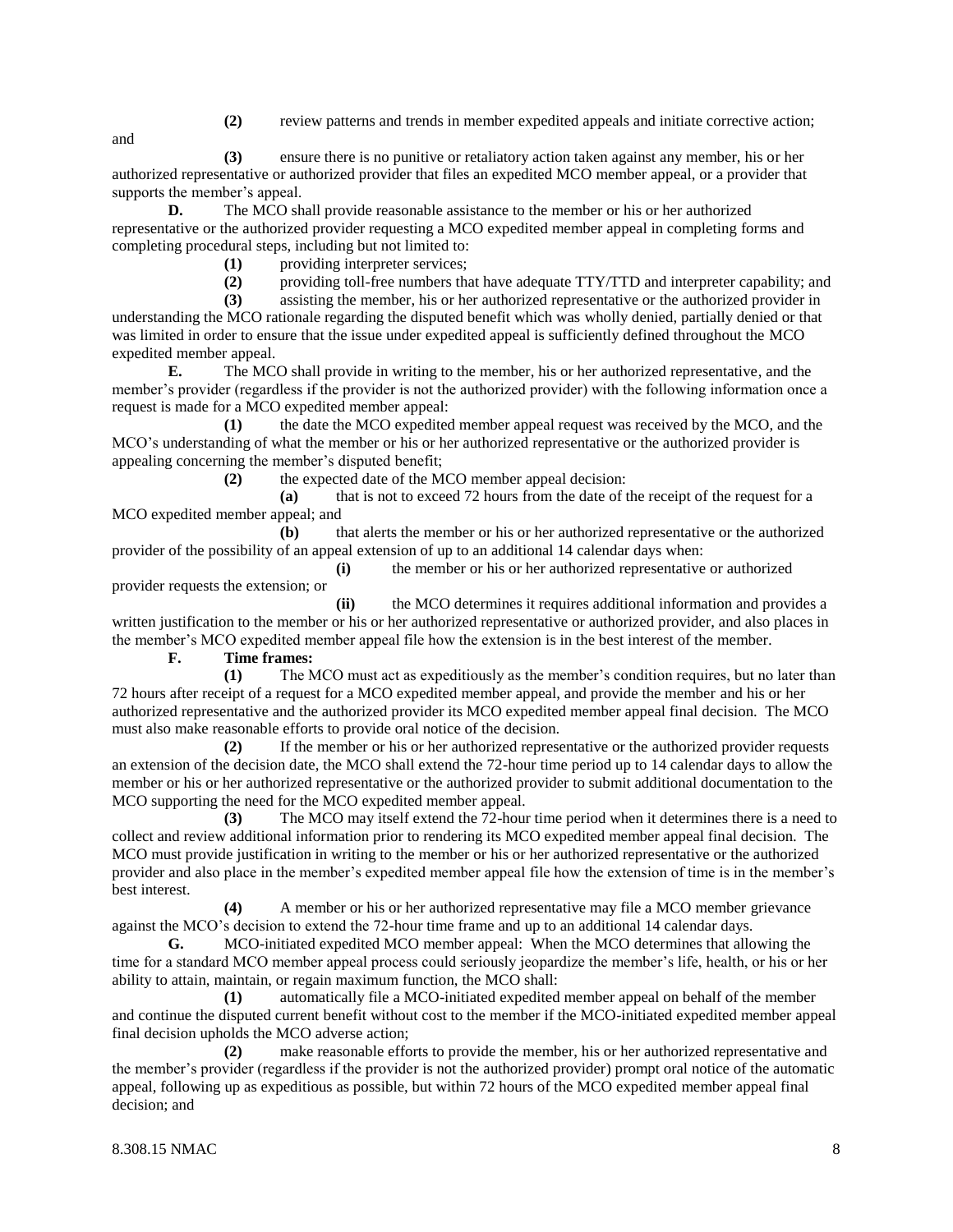**(3)** use its best effort to involve the member, his or her authorized representative and the member's provider (regardless if the provider is not the authorized provider) in the member's MCO-initiated expedited member appeal. The member's MCO expedited appeal record will contain the dates, times, and methods the MCO utilized to contact the member, his or her authorized representative or the authorized provider, or another provider of the member. If the MCO-initiated member appeal final decision upholds the MCO's adverse action, the MCO member appeal process is exhausted and the member or his or her authorized representative may request a HSD expedited or standard administrative hearing.

[8.308.15.13 NMAC - Rp, 8.308.15.13 NMAC, 5/1/2018]

#### **8.308.15.14 MCO STANDARD MEMBER APPEAL PROCESS:**

A. A member or his or her authorized representative or the authorized provider in accordance with the member's MCO procedures has the right to request within 60 calendar days after the mailing of the MCO's notice of action a MCO standard member appeal orally and in writing. When the mailing date of the notice of action is disputed or there is a discrepancy between the mailing date and the postmarked date, the postmarked date will prevail. If orally requested, the request must be followed up in writing within 13 calendar days of the oral request.

**(1)** If a member or his or her authorized representative or authorized provider elects to request a continuation of the member's disputed current benefit, the member or his or her authorized representative or the authorized provider must request a MCO standard member appeal and request a continuation of the member's disputed current benefit within 10 calendar days of the mailing of the MCO's notice of action. When the mailing date of the notice of action is disputed or there is a discrepancy between the mailing date and the postmarked date, the postmarked date will prevail. See 8.308.15.15 NMAC for a detailed description of the continuation of the disputed current benefit process.

**(2)** If the member or his or her authorized representative or the authorized provider requests a MCO standard member appeal, the following apply.

**(a)** If the member or his or her authorized representative designate in writing the member's provider to act as the member's authorized provider, the authorized provider may request a MCO standard member appeal when the authorized provider believes that the MCO has made an incorrect decision concerning the member's disputed benefit.

**(b)** If the MCO upholds its adverse action, regardless of who requested the MCO standard member appeal process, the MCO standard member appeal process is considered exhausted and the member or his or her authorized representative may request a HSD expedited or standard administrative hearing concerning the member's disputed benefit.

**(c)** If a member or his or her authorized representative elects not to request a HSD expedited or standard administrative hearing, and if the date of the MCO standard member appeal final decision letter is prior to the notice of action's adverse action effective date, the MCO must continue the disputed current benefit up to the notice of action's adverse action effective date. An example is the notice of action's adverse action effective date is November  $15<sup>th</sup>$  and the MCO standard member appeal final decision letter is dated October  $31<sup>st</sup>$ , then the MCO must continue the disputed current benefit up to November  $15<sup>th</sup>$ .

**(d)** Once the member or his or her authorized representative requests a HSD expedited or standard administrative hearing, he or she is referred to as the claimant.

**(3)** The member or his or her authorized representative or the authorized provider may have legal counsel or a spokesperson assist him or her during the MCO standard member appeal process.

**(4)** The member or his or her authorized representative or the authorized provider does not have the right to request a MCO expedited or standard member appeal or a HSD expedited or standard administrative hearing related to a value-added service offered by the MCO.

**(5)** The authorized provider is not eligible to request a HSD expedited or standard administrative hearing on the disputed benefit, unless the provider has been designated as the member's authorized representative. See 8.352.2 NMAC for a detailed description of the HSD expedited or standard administrative hearing processes.

**B.** The MCO shall designate a specific employee as its MCO standard member appeal manager with the authority to:

**(1)** administer the policies and procedures for resolution of a MCO standard member appeal;

- **(2)** review patterns and trends in standard member appeals and initiate corrective action; and
- **(3)** ensure there is no punitive or retaliatory action taken against any member or his or her

authorized representative or authorized provider that files a MCO standard member appeal, or a provider that supports the member's appeal.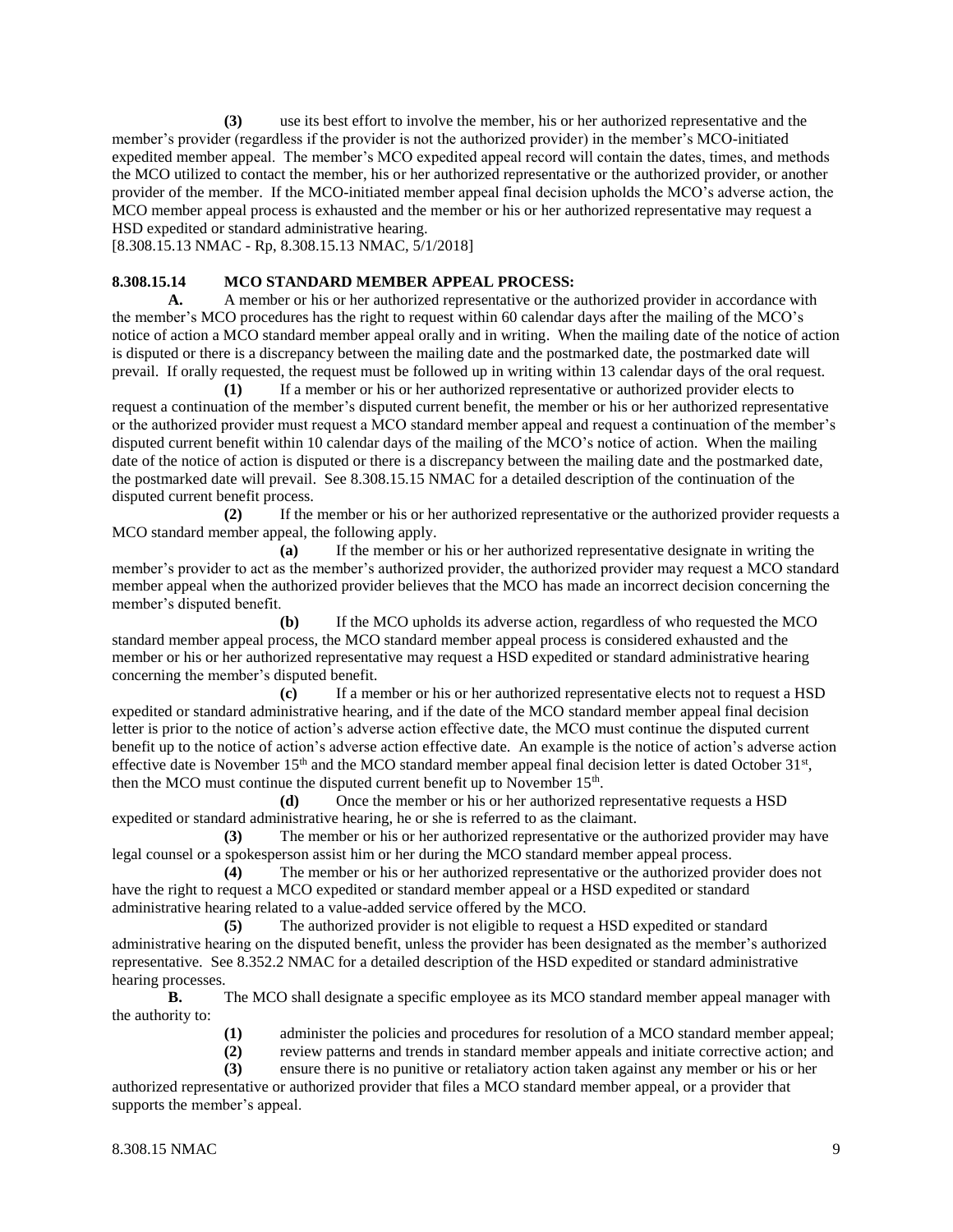**C.** The MCO shall provide reasonable assistance to the member or his or her authorized representative or the authorized provider requesting a MCO standard member appeal in completing forms and completing procedural steps, including but not limited to:

**(1)** providing interpreter services;

**(2)** providing toll-free numbers that have adequate TTY/TTD and interpreter capability; and

**(3)** assisting the member or his or her authorized representative or the authorized provider in understanding the MCO rationale regarding the disputed benefit which was wholly denied, partially denied or that was limited in order that the issue under appeal is sufficiently defined throughout the MCO standard member appeal.

**D.** The MCO shall provide the member or his or her authorized representative, and the member's provider (regardless if the provider is not the authorized provider) with the following information once a request is made for a MCO standard member appeal.

**(1)** The date the MCO standard member appeal request was received by the MCO, and the MCO's understanding of what the member or his or her authorized representative or the authorized provider is appealing concerning the member's disputed benefit;

**(2)** The expected date of the MCO standard member appeal decision:

**(a)** that is not to exceed 30 calendar days from the date of the receipt of the request for a MCO standard member appeal; and

**(b)** that alerts the member or his or her authorized representative or the authorized provider of the possibility of an appeal extension of up to an additional 14 calendar days when:

**(i)** the member or his or her authorized representative or authorized provider requests the extension; or

**(ii)** the MCO determines it requires additional information and provides to the member or his or her authorized representative or authorized provider, and also places in the member's MCO standard member appeal file how the extension is in the best interest of the member.

**E.** Time frames:

**(1)** The MCO must act as expeditiously as the member's condition requires, but no later than 30 calendar days after receipt of a request for a MCO standard member appeal, and provide the member or his or her authorized representative or the authorized provider its MCO standard member appeal final decision.

**(2)** If the member or his or her authorized representative or the authorized provider requests an extension of the decision date, the MCO shall extend the 30 calendar day time period up to an additional 14 calendar days to allow the member or his or her authorized representative or the authorized provider to submit additional documentation to the MCO supporting the medical necessity for the disputed benefit.

**(3)** The MCO may itself extend the final decision up to the additional 14 calendar day time period when it determines there is a need to collect and review additional information prior to rendering its MCO standard member appeal final decision. The MCO must provide justification in writing to the member or his or her authorized representative or the authorized provider and also place in the member's clinical file how the extension of time is in the member's best interest.

**(4)** A member or his or her authorized representative may file a MCO member appeal or grievance against the MCO's decision to extend the 30 calendar day time frame up to an additional 14 calendar days.

[8.308.15.14 NMAC - Rp, 8.308.15.14 NMAC, 5/1/2018]

# **8.308.15.15 CONTINUATION OF A DISPUTED CURRENT BENEFIT DURING THE MCO**

**EXPEDITED AND STANDARD MEMBER APPEAL PROCESSES:** A member or his or her authorized representative or authorized provider requesting a MCO expedited or standard member appeal of an adverse action may request that the disputed current benefit continue during the MCO expedited or standard member appeal process. However, if the date of the MCO expedited or standard member appeal final decision letter is prior to the effective date of the notice of action's adverse action effective date, the MCO must continue the disputed current benefit up to the notice of action's adverse action effective date.

**A.** A request for a continuation of the disputed current benefit shall be accorded to any member who or through the member's authorized representative or authorized provider requests the continuation of the disputed current benefit who also requests a MCO expedited or standard member appeal within 10 calendar days of the mailing of the notice of action or prior to the date the notice of action states the benefit will be terminated. When the mailing date of the notice of action is disputed or there is a discrepancy between the mailing date and the postmarked date, the postmarked date will prevail.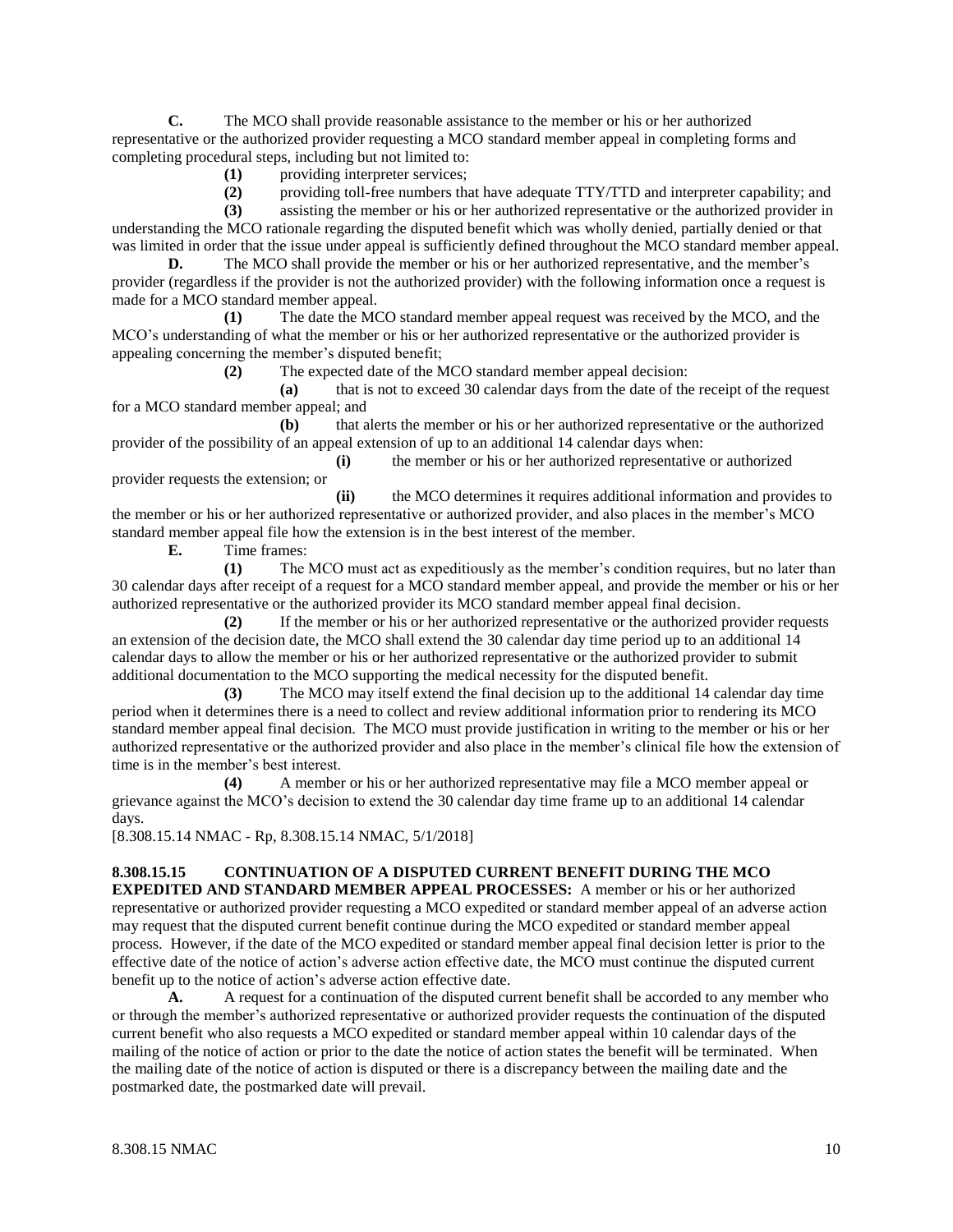**B.** The continuation of a disputed current benefit is only available to a member who is currently receiving the disputed benefit at the time of the MCO's notice of action.

**(1)** The continuation of the disputed current benefit is the same as the member's current benefit, which includes the member's current allocation, budget or LOC.

**(2)** The MCO must provide written information in its notice of action of the member's or his or her authorized representative's or authorized provider's rights and responsibilities to continue the disputed current benefit during the MCO expedited or standard member appeal process and of the possible responsibility of the member to repay the MCO for the disputed current benefit if the MCO expedited or standard member appeal final decision upholds the MCO's adverse action. If it was a MCO-initiated expedited member appeal, the MCO cannot recover the cost of the disputed current benefit if the MCO's adverse action is upheld.

**C.** A member or his or her authorized representative or authorized provider has the right to not request a continuation of the disputed current benefit during the MCO expedited or standard member appeal process. [8.308.15.15 NMAC - Rp, 8.308.15.15 NMAC, 5/1/2018]

## **8.308.15.16 MCO EXPEDITED MEMBER APPEAL AND MCO STANDARD MEMBER APPEAL FINAL DECISION AND IMPLEMENTATION:**

**A.** The MCO shall provide the member or his or her authorized representative and the provider (regardless if the provider was not the one requesting the MCO member appeal) with its MCO expedited or standard member appeal final decision within the required time frames and provide supporting documentation substantiating the MCO's decision.

**B.** When the MCO expedited or standard member appeal final decision reverses the MCO's adverse action in total and the disputed benefit was not furnished during the member's expedited or standard member appeal process, the MCO shall authorize or provide the disputed benefit promptly and as expeditiously as the member's health condition requires.

**C.** When the MCO expedited or standard member appeal final decision reverses the MCO's adverse action in total and the member, his or her authorized representative or authorized provider had requested and the member had received a continuation of the disputed current benefit during the MCO expedited or standard member appeal process, the MCO may not recover from the member the cost of the continued disputed current benefit furnished during the MCO expedited or standard member appeal process.

**D.** When the MCO expedited or standard member appeal final decision upholds the MCO's adverse action and the member or his or her authorized representative or authorized provider had requested and the member had received a continuation of the disputed current benefit, the MCO may recover from the member the cost of the disputed current benefit furnished during the MCO expedited or standard member appeal process if:

**(1)** the member, his or her authorized representative or authorized provider was informed in writing by the MCO that the member could be responsible for the cost of the disputed current benefit if the MCO expedited or standard member appeal final decision upholds the MCO adverse action; and

**(2)** the member or his or her authorized representative elects not to request a HSD expedited or standard administrative hearing of the disputed current benefit.

**(3)** A MCO cannot recover the cost of the continued disputed benefit regardless if the final decision is upheld or reverses the MCO adverse action when the MCO initiated the MCO expedited member appeal process. See Subsection E of 8.308.15.13 NMAC for detailed description of a MCO-initiated expedited member appeal process.

**E.** A member or his or her authorized representative may request a HSD expedited or standard administrative hearing if the MCO expedited or standard member appeal decision does not reverse in total the MCO's adverse action as the member or his or her authorized representative has now exhausted the MCO expedited or standard member appeal process. The authorized provider cannot request a HSD expedited or standard administrative hearing on his or her own; this right is accorded only to the member or his or her authorized representative, unless the provider has been designated as the member's authorized representative.

**F.** A member or his or her authorized representative must request a HSD expedited administrative hearing within 30 calendar days of the date of the MCO member appeal final decision letter or request a HSD standard administrative hearing within 90 days of the date of the MCO member appeal final decision.

**(1)** A member or his or her authorized representative or authorized provider may request and the member receive a continuation of the disputed current benefit at any time prior to the MCO notice of action's intended date the disputed benefit will be terminated. The request may be made even after the MCO expedited or standard member appeal final decision letter is issued if issued before the date the disputed benefit will be terminated.